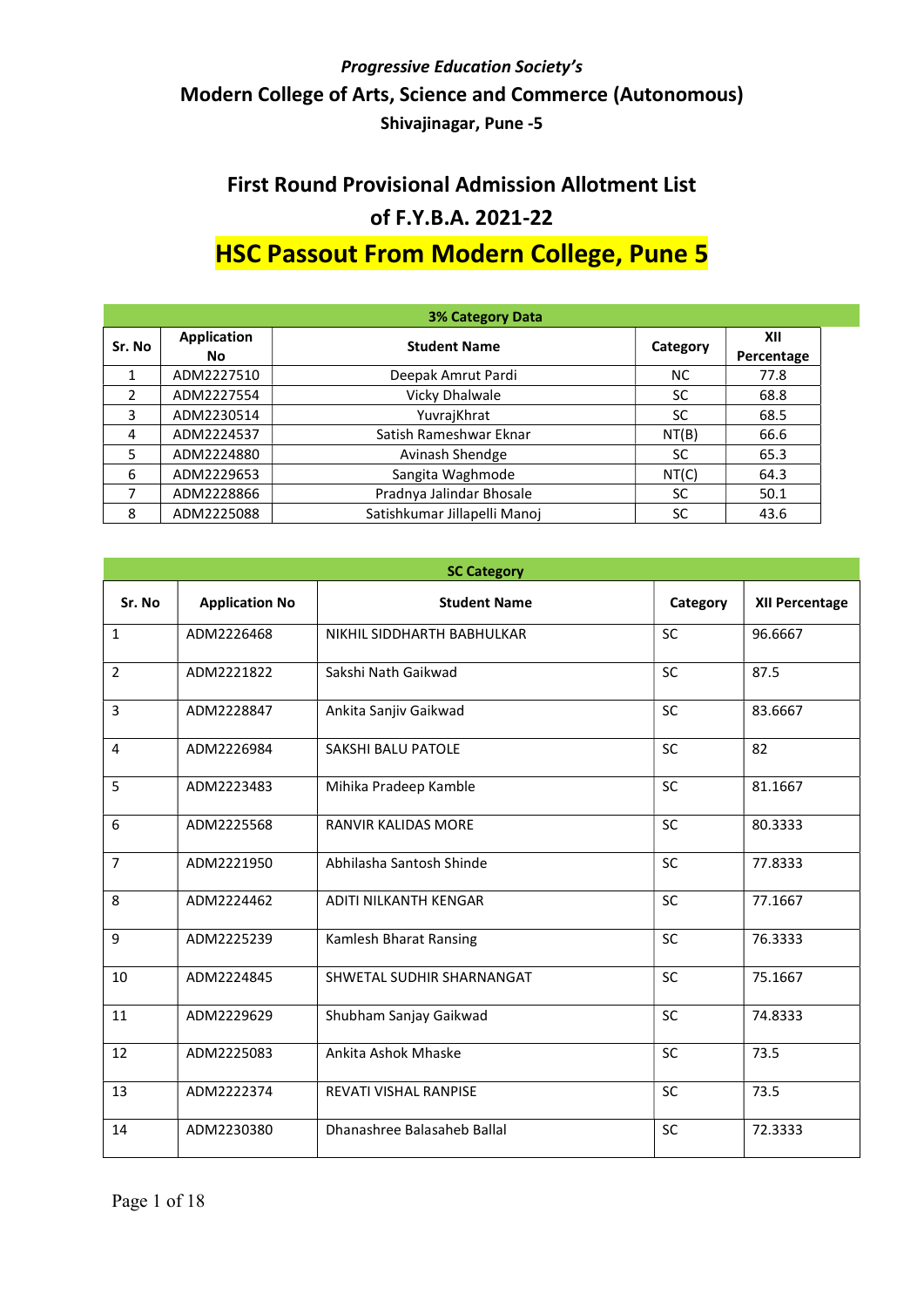| 15             | ADM2222454            | OM DIGAMBAR GAIKWAD         | SC                   | 72                    |
|----------------|-----------------------|-----------------------------|----------------------|-----------------------|
|                |                       |                             |                      |                       |
| 16             | ADM2222289            | SWATI SANTOSH LAGADE        | SC                   | 71.5                  |
| 17             | ADM2230092            | Bhimrao Vilas Wahulkar      | SC                   | 71.3333               |
| 18             | ADM2224758            | Neha Gurunath Waghmare      | SC                   | 71.1667               |
| 19             | ADM2226710            | Aishwarya Kisan Borade      | SC                   | 71.1667               |
| 20             | ADM2224881            | Rajvardhan Kishor Salve     | SC                   | 71                    |
| 21             | ADM2229951            | SONAL SANDEEP PATOLE        | SC                   | 70.6667               |
| 22             | ADM2228079            | Sushmita Rajendrasher khane | SC                   | 70.3333               |
| 23             | ADM2225596            | RUTUJA RAJENDRA WALHEKAR    | SC                   | 69.6667               |
| 24             | ADM2228594            | Rohan Gorakh Ukarde         | SC                   | 68.8333               |
| 25             | ADM2224561            | Mahavir Shravan sonawane    | <b>SC</b>            | 67.8333               |
| 26             | ADM2224572            | Pratik Haridas Kale         | <b>SC</b>            | 67.8333               |
| 27             | ADM2224560            | Sahil Dnyaneshwar Waghmare  | SC                   | 67.6667               |
| 28             | ADM2229783            | Tanvi Kishor Jadhav         | SC                   | 67.5                  |
|                |                       | <b>ST Category</b>          |                      |                       |
| Sr. No         | <b>Application No</b> | <b>Student Name</b>         | Category             | <b>XII Percentage</b> |
| $\mathbf{1}$   |                       |                             |                      |                       |
|                | ADM2225597            | KARISHMA SURESH GHODE       | <b>ST</b>            | 78.8333               |
| 2              | ADM2225792            | ADITYA LAXMAN SANGALE       | <b>ST</b>            | 69.6667               |
| $\mathbf{3}$   | ADM2225131            | Pratik Laxman Dodmani       | $\mathsf{ST}\xspace$ | 68                    |
| $\overline{4}$ | ADM2223232            | Tejal Ramchandra Pote       | <b>ST</b>            | 63.8333               |
| 5              | ADM2225484            | MANASI MANIK KOLPE          | ST                   | 62.6667               |
| 6              | ADM2223198            | VISHAKHA SHIVRAY BIRAJDAR   | <b>ST</b>            | 60.3333               |
| $\overline{7}$ | ADM2222178            | Nandnin Deepak Barela       | <b>ST</b>            | 54.7692               |
| 8              | ADM2224901            | Vishal Kisan Gawari         | <b>ST</b>            | 44                    |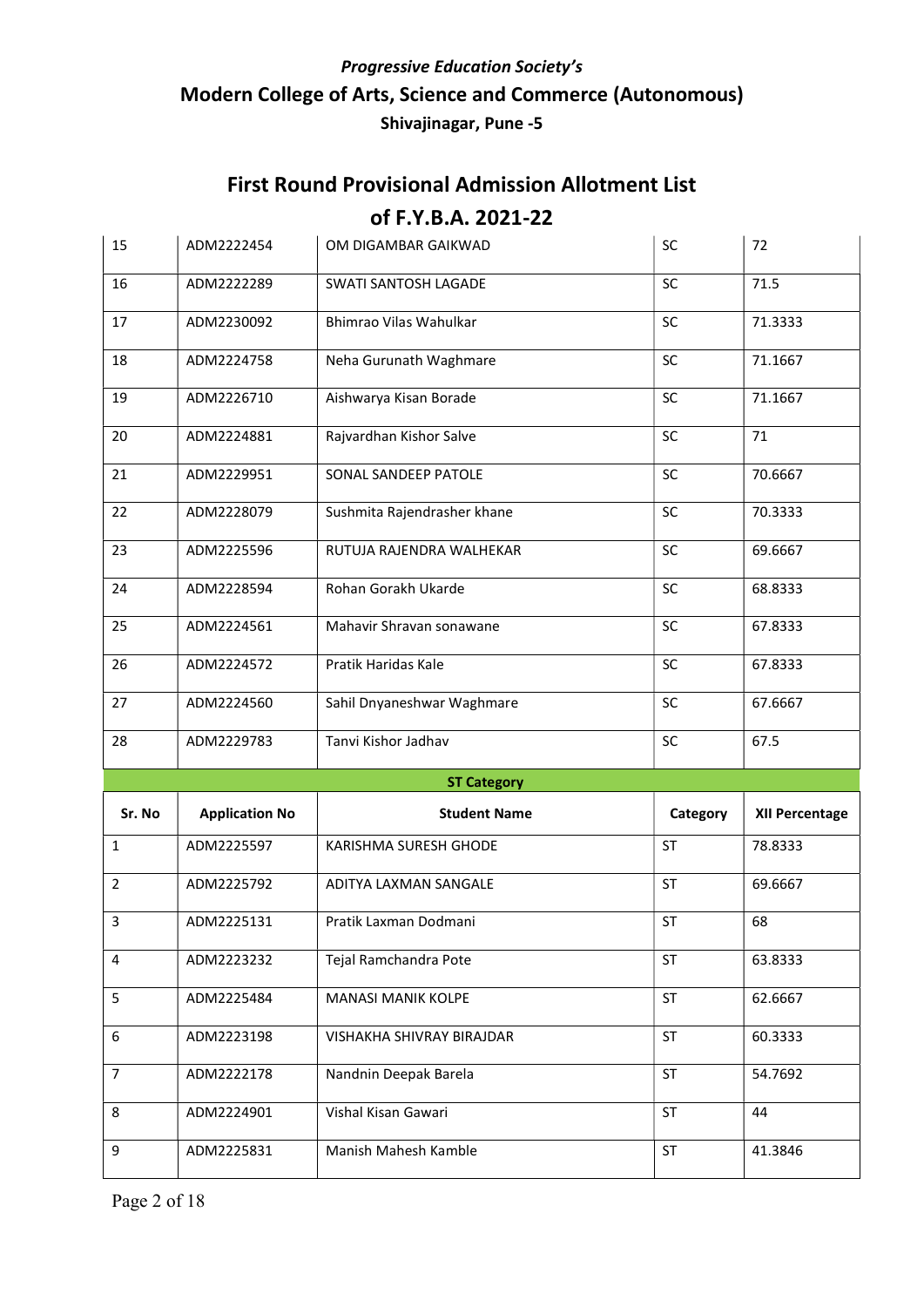#### First Round Provisional Admission Allotment List

| 10<br>ADM2221243                                            | SHUBHAM LINGURAM TOTAWAD | ST         | 83.1667               |  |
|-------------------------------------------------------------|--------------------------|------------|-----------------------|--|
| Atul Lalsing Kharde<br>11<br>ADM2230649                     |                          | <b>ST</b>  | 82                    |  |
| Sima Shantaram Modak<br>12<br>ADM2229395                    |                          | <b>ST</b>  | 78.5                  |  |
| 13<br>ADM2222306<br>DIPALI TANAJI MUNDHE                    |                          | <b>ST</b>  | 76.5                  |  |
| Jagruti Shankar Modak<br>14<br>ADM2229495                   |                          | <b>ST</b>  | 75.3333               |  |
| 15<br>Triveni Raghunath Asawale<br>ADM2229746               |                          | <b>ST</b>  | 71.8333               |  |
|                                                             | NT-A / VJNT / VJDT       |            |                       |  |
| Sr. No<br><b>Application No</b>                             | <b>Student Name</b>      | Category   | XII Percentage        |  |
| Sahil Komal Wani<br>$\mathbf{1}$<br>ADM2229633              |                          | VJDT/NT(A) | 86.3333               |  |
| $\overline{2}$<br>Omkar Shankar Nile<br>ADM2224024          |                          | VJDT/NT(A) | 85.5                  |  |
| 3<br>ADM2225573<br>VISHAL HIRALAL BARWAL                    |                          | VJDT/NT(A) | 77.2308               |  |
| Rutika Timma Kurhade<br>4<br>ADM2223670                     |                          | VJDT/NT(A) | 72.6667               |  |
| 5<br>ADM2229900<br>Sahil Satish Nalawade                    |                          | VJDT/NT(A) | 71.5385               |  |
| 6<br>ADM2226238<br><b>VINAY PRAKASH MANE</b>                |                          | VJDT/NT(A) | 70.5                  |  |
| $\overline{7}$<br>ADM2222339                                | NIKITA PRAKASH MANJULKAR | VJDT/NT(A) | 69.8333               |  |
| ADM2224425<br><b>KUNAL ANIL ORSE</b><br>8                   |                          | VJDT/NT(A) | 69.5                  |  |
|                                                             | <b>NT B Category</b>     |            |                       |  |
| Sr. No<br><b>Application No</b>                             | <b>Student Name</b>      | Category   | <b>XII Percentage</b> |  |
| $\mathbf{1}$<br>Sahil Santosh Mote<br>ADM2228783            |                          | NT(B)      | 84                    |  |
| $\overline{2}$<br>ADM2224512<br><b>GAURAV GAJANAN MALAK</b> |                          | NT(B)      | 81.3333               |  |
| 3<br>ADM2225622<br><b>VISHAL BHAUSAHEB KHAIRE</b>           |                          | NT(B)      | 80                    |  |
| Vidya Vasant Giri<br>4<br>ADM2224536                        |                          | NT(B)      | 77.8333               |  |
| 5<br>ADM2225846<br>MANOJ SHIVAJI JADHAV                     |                          | NT(B)      | 69.3333               |  |
|                                                             |                          |            |                       |  |
|                                                             | <b>NT C Category</b>     |            |                       |  |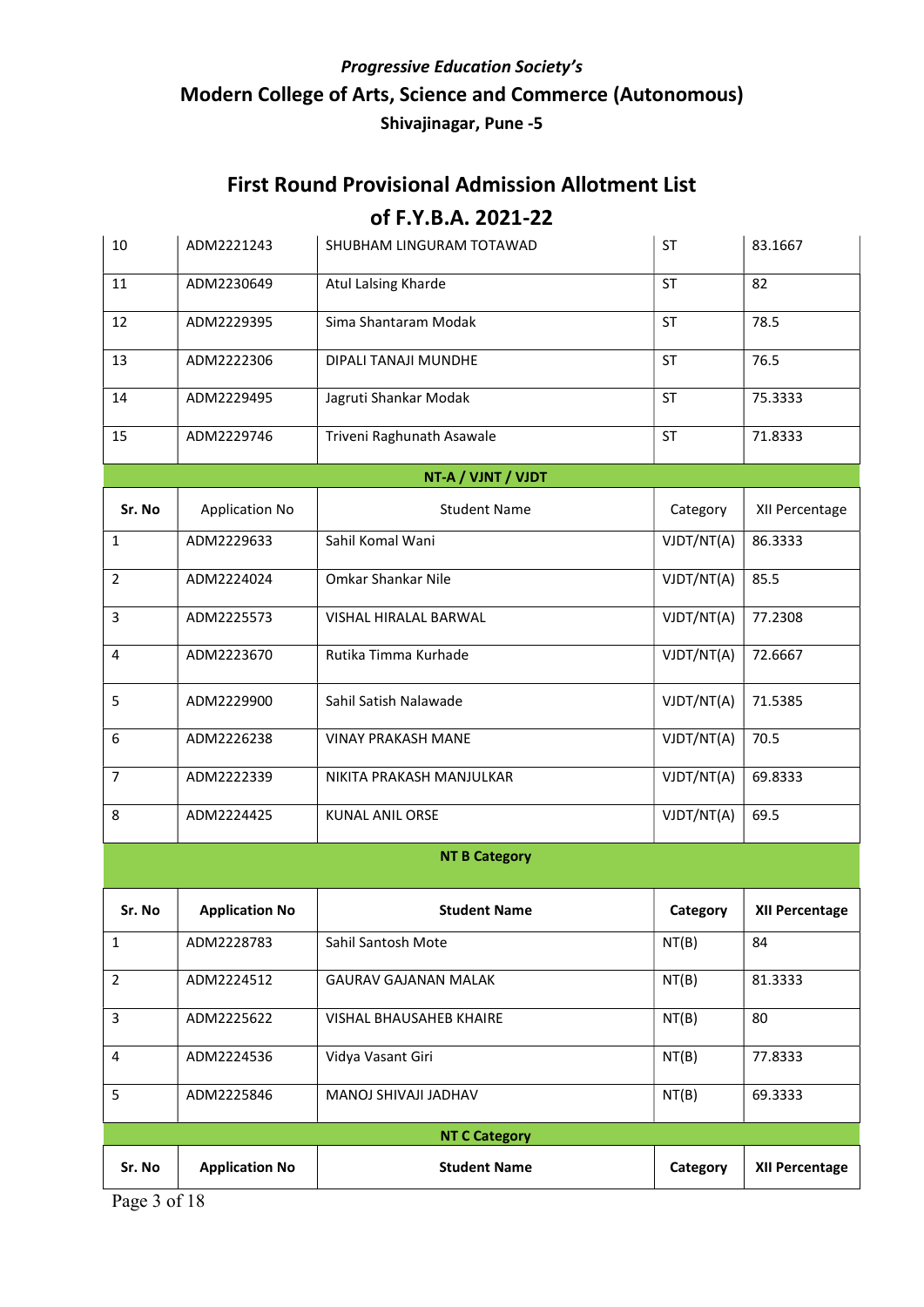## First Round Provisional Admission Allotment List

| $\mathbf{1}$   | ADM2224581            | Apurva Chandrabhan Dhawale      | NT(C)      | 83.6667               |
|----------------|-----------------------|---------------------------------|------------|-----------------------|
| $\overline{2}$ | ADM2223559            | Rutuja Mahadev Chendake         | NT(C)      | 82.3333               |
| 3              | ADM2225649            | Suraj Ajinath Yede              | NT(C)      | 79                    |
| 4              | ADM2224704            | Anita Babu Gore                 | NT(C)      | 69                    |
| 5              | ADM2222531            | YOGESH NAMDEV MEGHAWAT          | NT(C)      | 60.1667               |
| 6              | ADM2229065            | Sameer zima Khatal              | NT(C)      | 56.3333               |
| $\overline{7}$ | ADM2225126            | ROHIT TUKARAM LAVATE            | NT(C)      | 95.8333               |
| 8              | ADM2222992            | NAMDEV ANKUSH DEVKATE           | NT(C)      | 92.5                  |
|                |                       | <b>NT D Category</b>            |            |                       |
| Sr. No         | <b>Application No</b> | <b>Student Name</b>             | Category   | <b>XII Percentage</b> |
| $\mathbf{1}$   | ADM2225582            | KUNAL BHAUSAHEB PANSARE         | NT(D)      | 90.5                  |
| $\overline{2}$ | ADM2226061            | SUYASH UMESH MUNDHE             | NT(D)      | 89.5                  |
| 3              | ADM2225615            | <b>GAURAV VISHWANATH BODAKE</b> | NT(D)      | 78.3333               |
| 4              | ADM2228469            | PANDIT SANJAY KENDRE            | NT(D)      | 75.3333               |
|                |                       | <b>SBC Category</b>             |            |                       |
| Sr. No         | <b>Application No</b> | <b>Student Name</b>             | Category   | <b>XII Percentage</b> |
| $\mathbf{1}$   | ADM2228693            | KIRAN RAJKUMAR NARGUNDE         | <b>SBC</b> | 74.6667               |
| $\overline{2}$ | ADM2223320            | Nindini santosh gullapelli      | <b>SBC</b> | 71                    |
| 3              | ADM2226417            | Akanksha Laxman Dahotre         | SBC        | 70                    |
| 4              | ADM2229018            | Rutuja Padmakar Adulkar         | <b>SBC</b> | 63.3333               |
|                |                       | <b>OBC Category</b>             |            |                       |
| Sr. No         | <b>Application No</b> | <b>Student Name</b>             | Category   | <b>XII Percentage</b> |
| $\mathbf{1}$   | ADM2221550            | VAISHNAVI SUDHAKAR MAHALLE      | OBC        | 90.1667               |
| $\overline{2}$ | ADM2229965            | Shrikrushna Sampat Sutar        | OBC        | 89.6667               |
| 3              | ADM2226750            | Onkar Mallik arjun Ghiware      | OBC        | 87.8333               |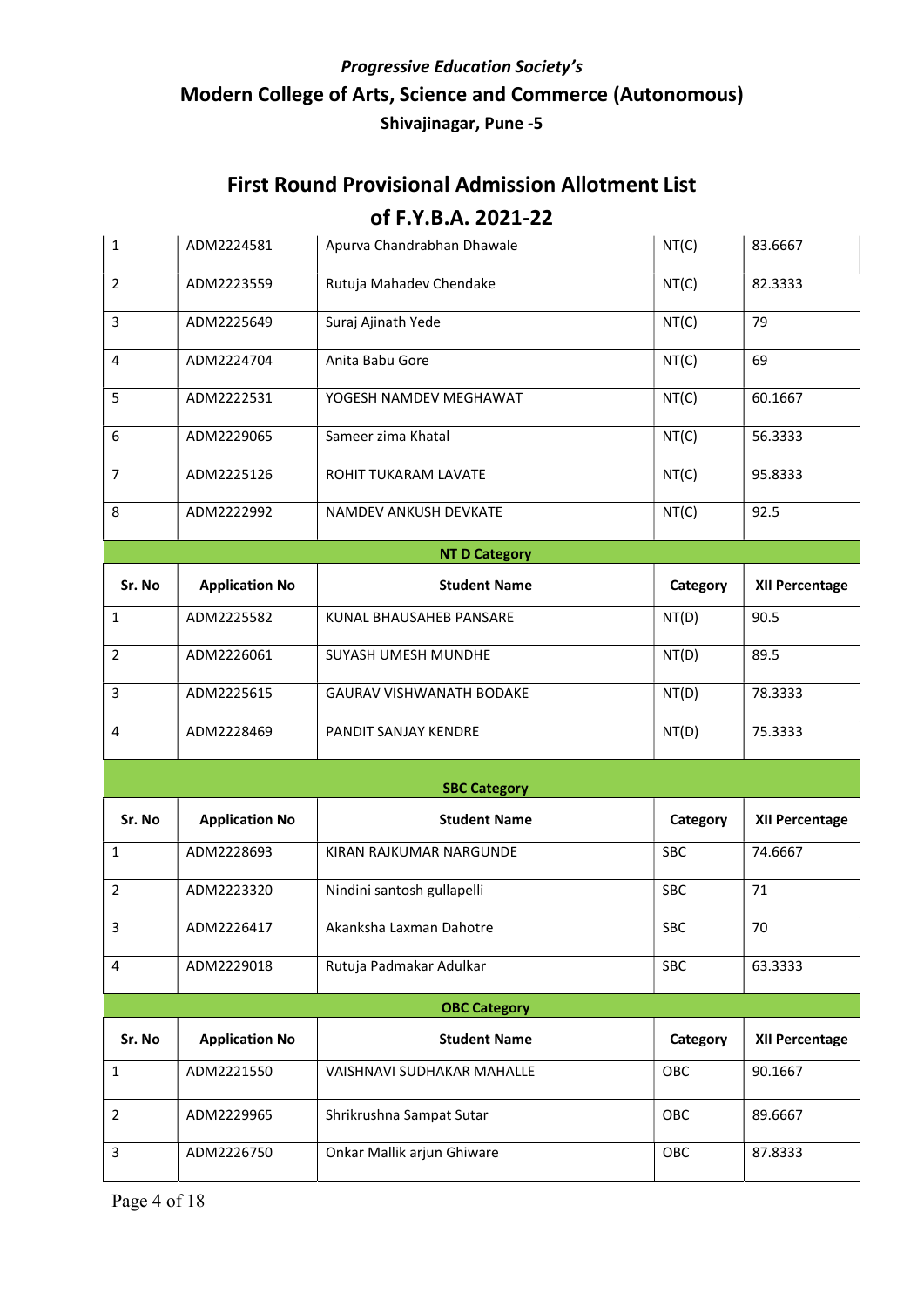| 4              | ADM2225850 | Vighnesh Sharad Deshmukh       | OBC | 86.1667 |
|----------------|------------|--------------------------------|-----|---------|
| 5              | ADM2229303 | PUNAM RAJESH MAPARI            | OBC | 80.3333 |
| 6              | ADM2223471 | Avinash Mahendra Jadhav        | OBC | 77.1667 |
| $\overline{7}$ | ADM2225666 | Gaurav Namdev Pandit           | OBC | 76.1667 |
| 8              | ADM2225778 | SHUBHAM KUNDALIK MOHITE        | OBC | 75      |
| 9              | ADM2226410 | Aditya Arun Surwase            | OBC | 72      |
| 10             | ADM2227731 | SAKSHI LAXMAN LAGAD            | OBC | 71.3333 |
| 11             | ADM2228919 | PRATHMESH VILAS MANE           | OBC | 69.6667 |
| 12             | ADM2225197 | Karishma Sanjay Kadadhekar     | OBC | 69.1667 |
| 13             | ADM2228107 | Vaishnavi Rambhau Shevante     | OBC | 68.8333 |
| 14             | ADM2225736 | Soham Mahadev Nimbare          | OBC | 68      |
| 15             | ADM2224377 | Abhishek Deepak Patange        | OBC | 61.5    |
| 16             | ADM2230353 | Pratham Rajendra Lolage        | OBC | 58.5    |
| 17             | ADM2221134 | SHREYASH VISHWANATH KSHIRSAGAR | OBC | 57.2308 |
| 18             | ADM2227782 | Siddharath Sanjay Bodade       | OBC | 52.6667 |
| 19             | ADM2222470 | Alisabir Aslam Tamboli         | OBC | 50      |
| 20             | ADM2226786 | MAHESH RAMESH GAIKWAD          | OBC | 93      |
| 21             | ADM2229839 | RUSHIKESH NARAYAN GHODAKE      | OBC | 93      |
| 22             | ADM2224732 | LOKESH DAULAT MARGHADE         | OBC | 92.3333 |
| 23             | ADM2225911 | KALYANI VILAS CHEKE            | OBC | 92.1667 |
| 24             | ADM2227357 | Gayatri Mukesh Mete            | OBC | 91.5    |
| 25             | ADM2227302 | SAKSHI SURYAKANT MANE          | OBC | 91      |
| 26             | ADM2228685 | <b>Tejas Tarachand Ghadge</b>  | OBC | 91      |
| 27             | ADM2221711 | PRATIKSHA DILIP KALE           | OBC | 89      |
| 28             | ADM2221091 | Aditya Ramhari Ghodke          | OBC | 88.8333 |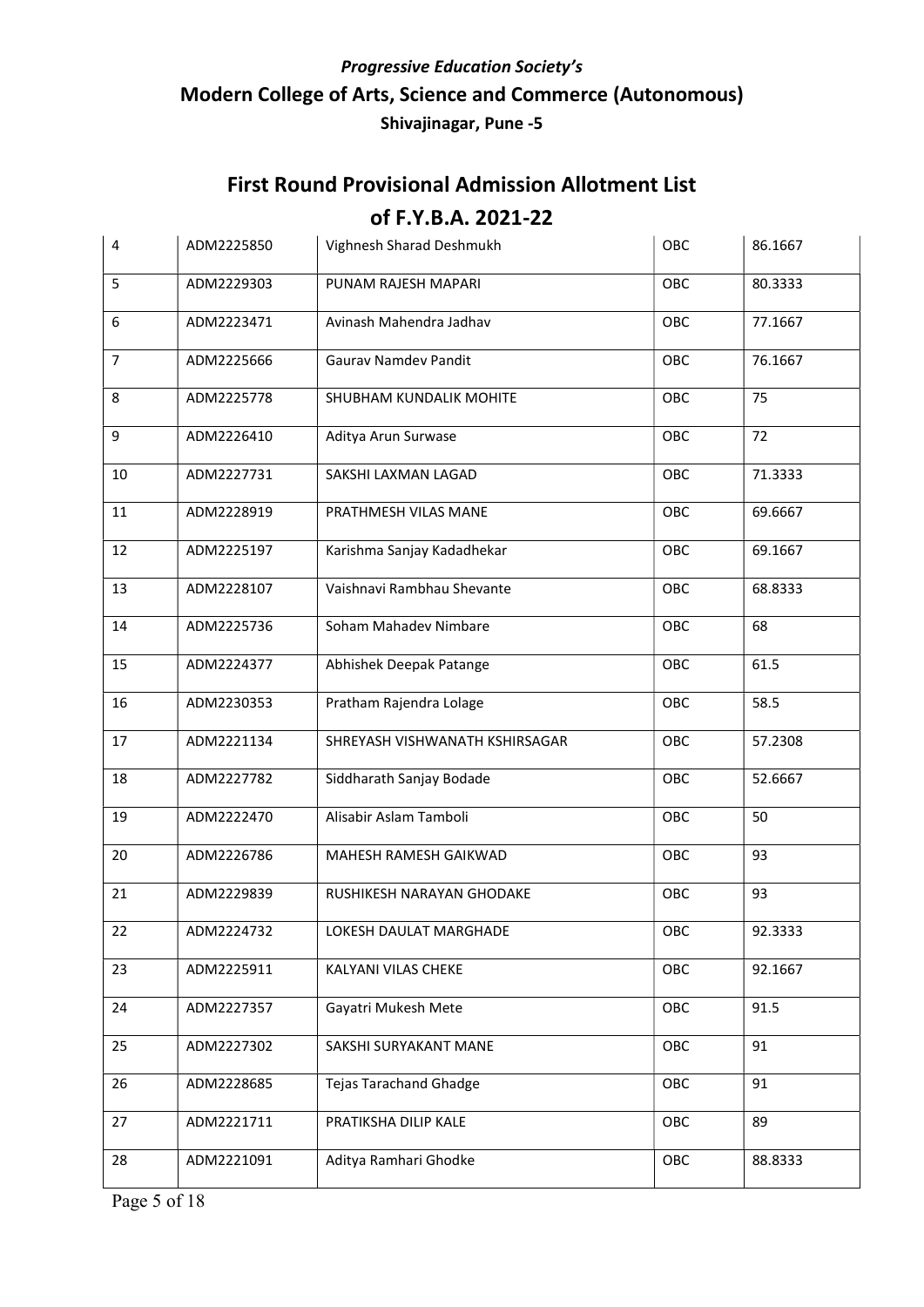| 29             | ADM2230143            | MODIS GOUS MALADHARI             | OBC        | 88.6667        |
|----------------|-----------------------|----------------------------------|------------|----------------|
| 30             | ADM2225477            | KAJAL BHIKA BODKHE               | OBC        | 88.1667        |
| 31             | ADM2221534            | Vishvajeet Vijay Salunke         | OBC        | 87.8333        |
| 32             | ADM2226531            | Onkar Mallik arjun Ghiware       | OBC        | 87.8333        |
| 33             | ADM2224417            | SHREYAS LAXMIKANT SANT           | OBC        | 87.6667        |
| 34             | ADM2223205            | KRUSHNA SURESH DOLAS             | OBC        | 85.5           |
| 35             | ADM2228710            | ATUL PRAKASH KADAM               | <b>OBC</b> | 85.5           |
| 36             | ADM2229249            | SWARALI SANDEEP SALASKAR         | OBC        | 85.3333        |
| 37             | ADM2226545            | KARANKUMAR KAILAS KARWANDE       | <b>OBC</b> | 85             |
| 38             | ADM2229937            | KRUSHNA ARUN KHATANE             | <b>OBC</b> | 84.8333        |
| 39             | ADM2226327            | Maheshkumar Gangadhar Shivshette | OBC        | 84.5           |
| 40             | ADM2225949            | SHRIPAL RAJENDRARAO MEHARE       | OBC        | 84.1667        |
| 41             | ADM2229872            | Vaishali Suresh Sawane           | OBC        | 84.1667        |
|                |                       |                                  |            |                |
|                |                       | <b>OPEN Category</b>             |            |                |
| Sr. No         | <b>Application No</b> | <b>Student Name</b>              | Category   | XII Percentage |
| $\mathbf{1}$   | ADM2227722            | Durvankur Dattatray Kulkarni     | Open       | 89.3333        |
| $\overline{2}$ | ADM2229258            | Dhanashri Sanjay Patil           | Open       | 85.5           |
| 3              | ADM2222718            | Chaitanya Ashok Deshpande        | Open       | 84.5           |
| 4              | ADM2224048            | Sukhada Balkrishna Damle         | Open       | 81.1667        |
| 5              | ADM2226598            | Adesh Santosh Papal              | Open       | 79.1667        |
| 7              | ADM2227351            | OMKAR VIKAS GHOLAP               | Open       | 79.1667        |
| 8              | ADM2224195            | Ajay Ramchandra Gupta            | Open       | 78.8333        |
| 9              | ADM2225275            | AaftabTanveer Shaikh             | Open       | 78.5           |
| 10             | ADM2225769            | PRANAV KASHINATH DHOKARE         | Open       | 76.8333        |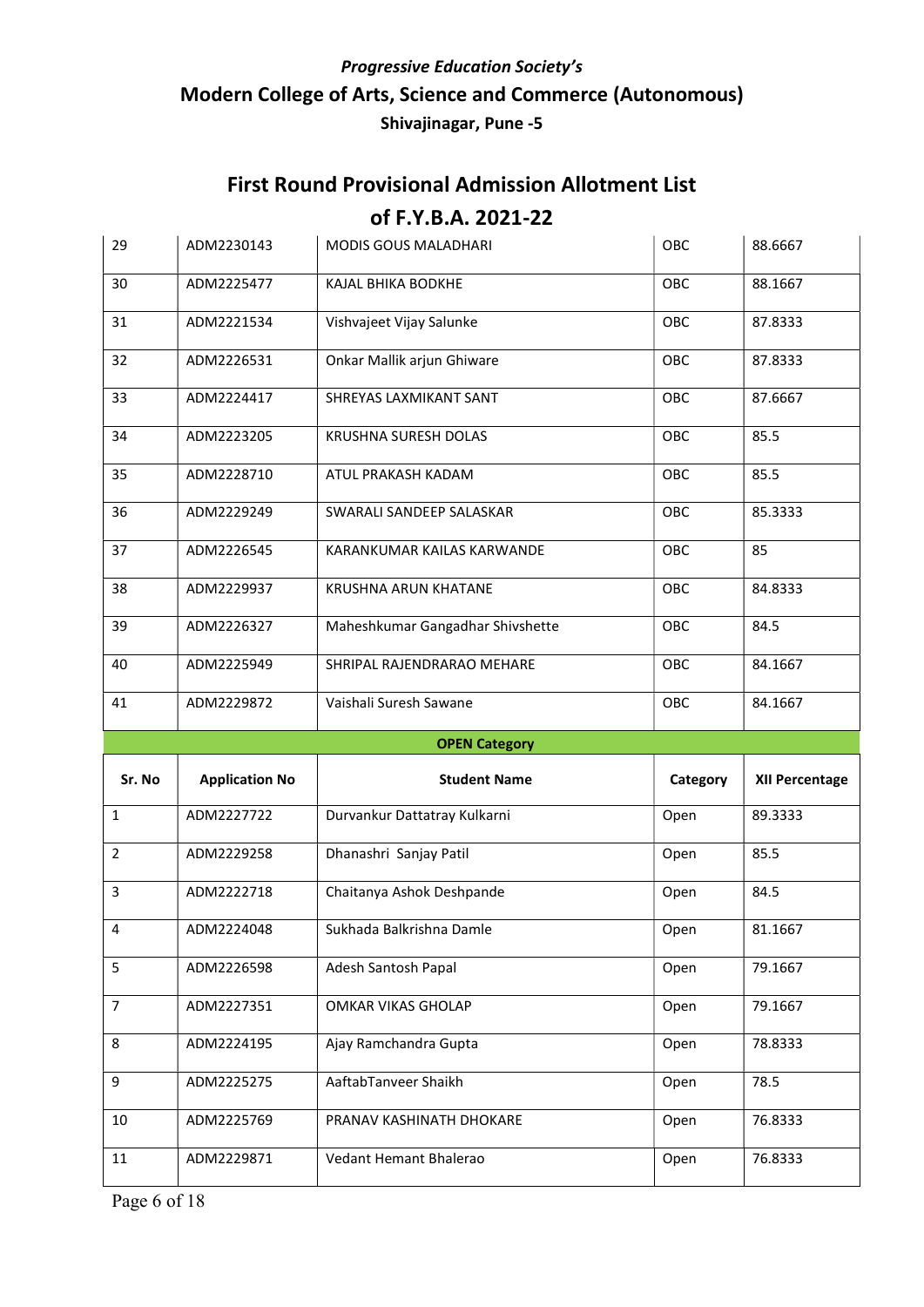# First Round Provisional Admission Allotment List

| 12 | ADM2231042 | PRAJAKTA NAGNATH CHOBE            | Open | 76      |
|----|------------|-----------------------------------|------|---------|
| 13 | ADM2221670 | Omkar satyendra sharma            | Open | 75.8333 |
| 14 | ADM2224864 | Isha Balasaheb Kor                | Open | 74.8333 |
| 15 | ADM2227576 | Deep Pappu Jadhav                 | Open | 73.6667 |
| 16 | ADM2223013 | Girish Mukund Kamble              | Open | 73      |
| 17 | ADM2226744 | SHUBHAM DNYANOBA GIRAM            | Open | 72.1667 |
| 18 | ADM2225571 | Pratima Datta Lohar               | Open | 70.8333 |
| 19 | ADM2227766 | SujitVai janath Arikar            | Open | 70.6667 |
| 20 | ADM2229404 | Shrihariprasad Kishor Bhandwalkar | Open | 70.6667 |
| 21 | ADM2223013 | Girish Mukund Kamble              | Open | 73      |
| 22 | ADM2226744 | SHUBHAM DNYANOBA GIRAM            | Open | 72.1667 |
| 23 | ADM2225571 | Pratima Datta Lohar               | Open | 70.8333 |
| 24 | ADM2227766 | Sujit Vaijanath Arikar            | Open | 70.6667 |
| 25 | ADM2229404 | Shrihariprasad Kishor Bhandwalkar | Open | 70.6667 |
| 26 | ADM2227938 | <b>SUNNY SUNIL SALUNKE</b>        | Open | 69.8333 |
| 27 | ADM2221776 | Dnyaneshwar Santosh Tawale        | Open | 69.6667 |
| 28 | ADM2225417 | SIDDHESH SANJAY JADHAV            | Open | 69.6667 |
| 29 | ADM2229417 | Geeta Ashok Lipne                 | Open | 69.3333 |
| 30 | ADM2225804 | Shon Bajirao Thopate              | Open | 69.1667 |
| 31 | ADM2223178 | Arbaj DAOOD Mujawar               | Open | 68.6667 |
| 32 | ADM2222334 | Ankita Anil Joshi                 | Open | 67.5    |
| 33 | ADM2229063 | ANMOL ANGAD LOMATE                | Open | 67.3333 |
| 34 | ADM2224961 | SHRITEJ GANESH THOPATE            | Open | 65.8333 |
| 35 | ADM2228820 | Nikita Sandip Satpute             | Open | 65.1667 |
| 36 | ADM2228754 | SAHIL RAJARAM SHIDRUK             | Open | 65      |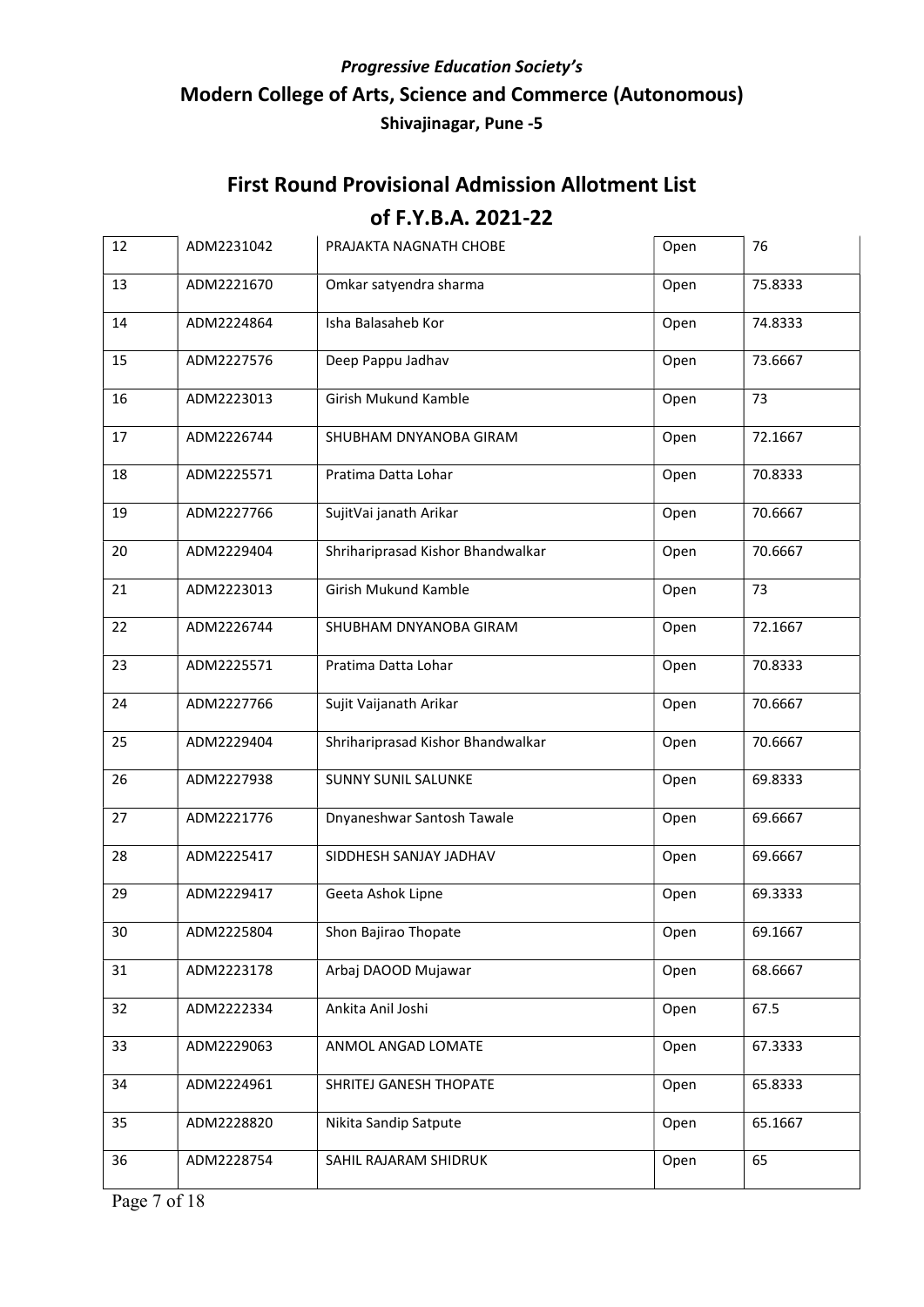# First Round Provisional Admission Allotment List

| 37 | ADM2222389 | RUSHIKESH SUNIL SAPKAL     | Open        | 65      |
|----|------------|----------------------------|-------------|---------|
| 38 | ADM2222144 | KALYANI AVINASH MORE       | Open        | 64.6667 |
| 39 | ADM2222651 | Aarya Aakash Shinde        | Open        | 64.5    |
| 40 | ADM2228023 | Prathmesh Sudam Shelke     | Open        | 63.3333 |
| 41 | ADM2228943 | APURVA TULSHIDAS INDARKAR  | Open        | 61.8333 |
| 42 | ADM2230996 | Sujit Pravin Pingale       | Other       | 61.8333 |
| 43 | ADM2229164 | Sarthak Kiran Ghenand      | Open        | 59.1667 |
| 44 | ADM2227787 | MITALI GANESH SARASWAT     | Open        | 56.6667 |
| 45 | ADM2227799 | RADHIKA VAIRAL GURAV       | Open        | 56.5    |
| 46 | ADM2226895 | PREETI RAJU MALI           | Open        | 54      |
| 47 | ADM2221490 | Anirudha Santosh Malusare  | Open        | 52      |
| 48 | ADM2226615 | Hitesh Rangnath Gujar      | Open        | 43.5    |
| 49 | ADM2221011 | Akshara Rajendra Bhosale   | Open        | 42.4615 |
| 50 | ADM2225653 | SWARUPA SANJAY MULIK       | Open        | 97.8333 |
| 51 | ADM2224295 | Prapti Abhimanyu Deshmukh  | Open        | 96.8333 |
| 52 | ADM2225413 | Kshitija Dhananjay Kirane  | Open        | 96.3333 |
| 53 | ADM2222032 | SATYAJEET VISHWAS THORAT   | <b>SEBC</b> | 94.1667 |
| 54 | ADM2227312 | SUHAS SHUKRACHARYA PATIL   | Open        | 93.8333 |
| 55 | ADM2224311 | Dipti Abhimanyu Deshmukh   | Open        | 93.6667 |
| 56 | ADM2226489 | Rutika Rohidas Tonde       | Open        | 93.3333 |
| 57 | ADM2227839 | SATISH GAJANAN CHAKKAR     | Open        | 93.1667 |
| 58 | ADM2229224 | VAISHNAVI BHIMRAJ GUND     | Open        | 92.5    |
| 59 | ADM2230432 | <b>Umesh Ashok Tanpure</b> | Open        | 92.5    |
| 60 | ADM2223853 | Avantika gajanan patil     | Open        | 92.3333 |
| 61 | ADM2223005 | ANUJA ASHOK GORE           | Open        | 92.1667 |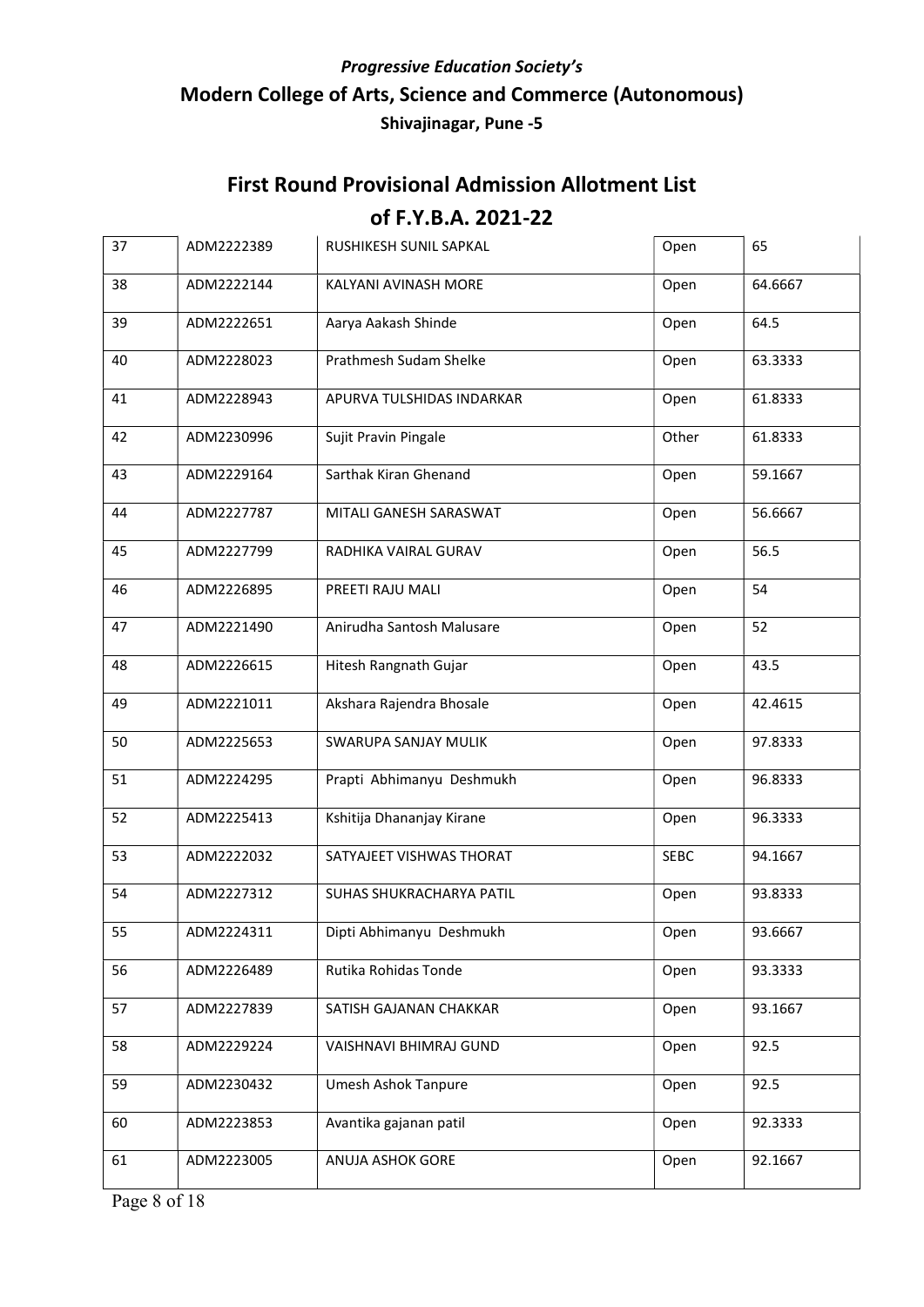## First Round Provisional Admission Allotment List of F.Y.B.A. 2021-22

| 62 | ADM2222542 | SACHIN LAXMAN MANE              | Open        | 90.1667 |
|----|------------|---------------------------------|-------------|---------|
| 63 | ADM2226583 | PRAJWAL PRASHANTKUMAR PADWAL    | Open        | 90      |
| 64 | ADM2225912 | SHIVANI MANOJ KALAMKAR          | Open        | 89.3333 |
| 65 | ADM2225937 | Abhay Sakharam Kulkarni         | Open        | 89.3333 |
| 66 | ADM2226934 | NEHA SHIRISHKUMAR RODE PA       | Open        | 89.1667 |
| 67 | ADM2227820 | YOGESH MANIKA JADHAV            | Open        | 89      |
| 68 | ADM2225209 | Rutuja Eknath Bhor              | Open        | 88.6667 |
| 69 | ADM2224906 | SAURABH DUSHANT MOHITE          | Open        | 88.6667 |
| 70 | ADM2230394 | <b>VINAYAK DASHRATH BHOSALE</b> | Open        | 87.1667 |
| 71 | ADM2222275 | SMITA SURESH GAGARE             | Open        | 86.1667 |
| 72 | ADM2227472 | Prathamesh Ramesh Abhale        | <b>SEBC</b> | 86      |
| 73 | ADM2224869 | SIDDHARTH PARAG CHAWARE         | Open        | 85.8333 |
| 74 | ADM2221414 | Madhura Devchand Shinde         | Open        | 85.3333 |
| 75 | ADM2226216 | Piyush Nandkumar Deshmukh       | Open        | 83.3333 |
| 76 | ADM2230422 | Sudarshan Chandrahar Kadam      | <b>SEBC</b> | 83.3333 |
| 77 | ADM2223953 | Vishal Nilkanth Zodge           | <b>SEBC</b> | 83.1667 |
| 78 | ADM2230751 | SUNITA JAGANNATH MARANDI        | Open        | 82.6667 |
| 79 | ADM2223294 | SAHIL SUNIL KHARADE             | Open        | 82.3333 |
| 80 | ADM2223441 | Aniket Chakradhar Khavale       | Open        | 82.1667 |
| 81 | ADM2230394 | <b>VINAYAK DASHRATH BHOSALE</b> | Open        | 87.1667 |

# HSC Pass out From Other than Modern College, Pune 5

| <b>SC Category</b> |                       |                             |           |                       |
|--------------------|-----------------------|-----------------------------|-----------|-----------------------|
| Sr. No             | <b>Application No</b> | <b>Student Name</b>         | Category  | <b>XII Percentage</b> |
|                    | ADM2225690            | Tushar Raju Tayade          | <b>SC</b> | 93.6667               |
|                    |                       |                             |           |                       |
|                    | ADM2230028            | <b>MANASI PRAFULLA TUPE</b> | <b>SC</b> | 92.8333               |
|                    |                       |                             |           |                       |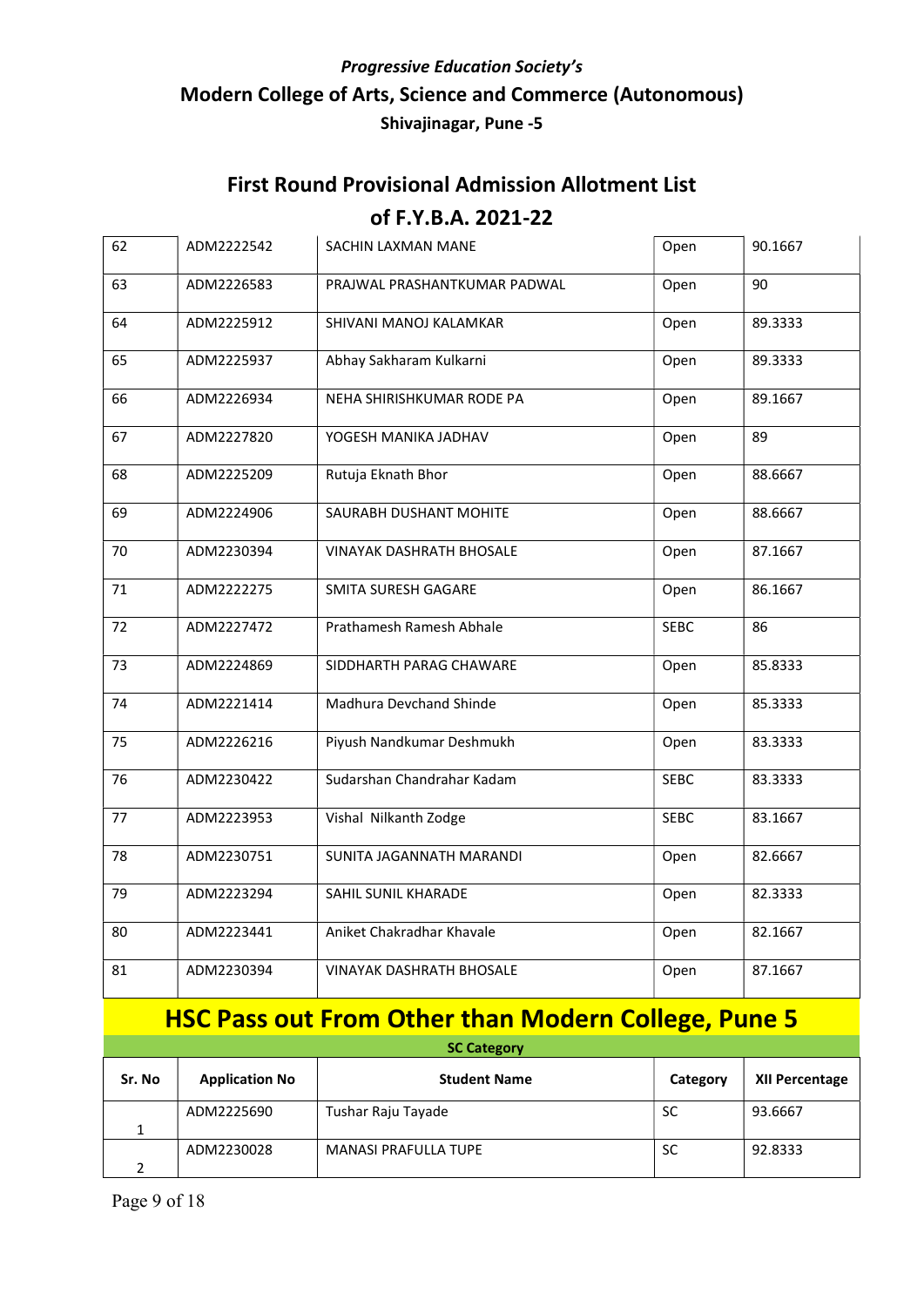#### First Round Provisional Admission Allotment List

| 3              | ADM2229165 | AKSHITA BABASAHEB SALVE         | <b>SC</b> | 90.8333 |
|----------------|------------|---------------------------------|-----------|---------|
| 4              | ADM2223877 | AKANKSHA RAJPAL LANDGE          | SC        | 89.8333 |
| 5              | ADM2226701 | TAMANNA SIDDHARTH BANSOD        | SC        | 89.5    |
| 6              | ADM2225771 | <b>VIKAS SATYAWAN BHISE</b>     | SC        | 88.1667 |
| $\overline{7}$ | ADM2222309 | SHWETANSH SHYAMSUNDER CHIKATE   | SC        | 87.5    |
| 8              | ADM2222401 | <b>VAISHNAVI RAJENDRA DURGE</b> | SC        | 87.5    |
| 9              | ADM2225054 | KARTIK DEVANAND BANSOD          | SC        | 85.1667 |
| 10             | ADM2228474 | Apeksha Babasaheb Ganakwar      | SC        | 84.6667 |
| 11             | ADM2227416 | Mukund Dipak Ingle              | <b>SC</b> | 84.1667 |
| 12             | ADM2230315 | <b>VIVEK SADASHIV SHINDE</b>    | <b>SC</b> | 83.1667 |
| 13             | ADM2228427 | KAPIL VINOD KAMBLE              | <b>SC</b> | 83      |
| 14             | ADM2230070 | YOGESH RAKMAJI KENGAR           | SC        | 81      |
| 15             | ADM2229169 | KOMAL SUBHASH SAWDEKAR          | SC        | 80      |
| 16             | ADM2229261 | Tulsi Shekhar Prabhavale        | SC        | 79.8333 |
| 17             | ADM2225934 | PRERANA VIJAY KAMBLE            | <b>SC</b> | 77.3333 |
| 18             | ADM2226067 | Vishal Shivanand Ragate         | SC        | 77.1667 |
| 19             | ADM2229454 | SAKSHI VIJAY WAKODE             | <b>SC</b> | 77      |
| 20             | ADM2225459 | Abhijit Raju Sonarikar          | SC        | 75.5    |
| 21             | ADM2228331 | ANAND NARAYAN DAKE              | SC        | 75.1667 |
| 22             | ADM2229259 | Manoj Vitthal Kadam             | <b>SC</b> | 73.5    |
| 23             | ADM2229946 | SNEHAL NAVNATH PAWAR            | <b>SC</b> | 72.1667 |
| 24             | ADM2230113 | Yuvraj Mahadev Bhaval           | <b>SC</b> | 72.1667 |
| 25             | ADM2230981 | ANJANA MAHADEV NAGMODE          | <b>SC</b> | 71.8333 |
| 26             | ADM2230656 | NIKITA BHIMRAO CHALWARE         | <b>SC</b> | 71.3333 |
| 27             | ADM2228914 | ROHIT DAYANAND BANSODE          | <b>SC</b> | 70.8333 |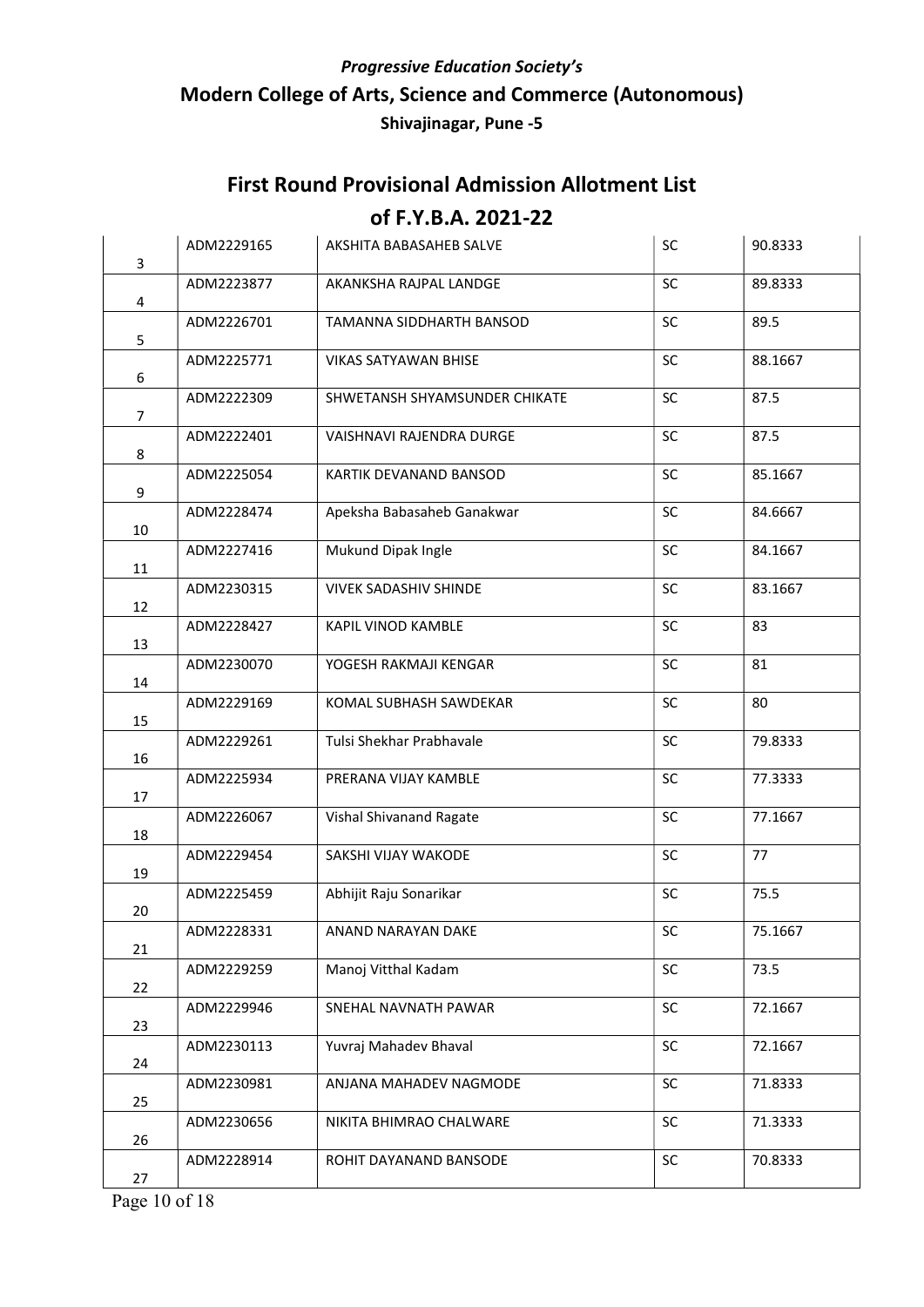# First Round Provisional Admission Allotment List

| 28             | ADM2230557            | ADITYA BALU SABALE            | <b>SC</b>  | 70.6667               |  |  |
|----------------|-----------------------|-------------------------------|------------|-----------------------|--|--|
|                | <b>ST Category</b>    |                               |            |                       |  |  |
| Sr. No         | <b>Application No</b> | <b>Student Name</b>           | Category   | <b>XII Percentage</b> |  |  |
| $\mathbf{1}$   | ADM2222527            | Lokesh Omkar Masram           | ST         | 71.2308               |  |  |
| $\overline{2}$ | ADM2226957            | DEEPAK LAXMAN NAIK            | <b>ST</b>  | 70                    |  |  |
| 3              | ADM2223844            | Suraj kisanbhu sara           | <b>ST</b>  | 68.3333               |  |  |
| 4              | ADM2225055            | Yogesh dhanraj bhoye          | <b>ST</b>  | 67.5                  |  |  |
| 5              | ADM2228609            | Nitin Ashok Bhoye             | <b>ST</b>  | 66.8333               |  |  |
| 6              | ADM2229013            | Rupali Vitthal Sable          | <b>ST</b>  | 61.8462               |  |  |
| $\overline{7}$ | ADM2227094            | VAISHNAVI CHANDRAKANT AVGHADE | SC         | 67                    |  |  |
| 8              | ADM2228632            | Aditya Datta Jogdand          | SC         | 66.8333               |  |  |
| 9              | ADM2229066            | Suraj Appasha Shivasharan     | SC         | 66.8333               |  |  |
| 10             | ADM2226939            | JYOTI VASANT VAJALE           | <b>SC</b>  | 66.1667               |  |  |
| 11             | ADM2230228            | Yuvraj Ashok Shinde           | SC         | 65.3333               |  |  |
| 12             | ADM2225836            | RAVI SANGAMNATH SHINGE        | SC         | 65                    |  |  |
| 13             | ADM2227815            | PRANJALI VIVEKANAND RANSHUR   | SC         | 64.8333               |  |  |
| 14             | ADM2226858            | TRUPTI SANDEEP GAIKWAD        | SC         | 64.5                  |  |  |
| 15             | ADM2226671            | Shital Dagadu Waghmare        | <b>SC</b>  | 63.6667               |  |  |
|                | NT-A / VJNT / VJDT    |                               |            |                       |  |  |
| Sr. No         | <b>Application No</b> | <b>Student Name</b>           | Category   | XII Percentage        |  |  |
| $\mathbf{1}$   | ADM2229633            | Sahil Komal Wani              | VJDT/NT(A) | 86.3333               |  |  |
| $\overline{2}$ | ADM2224024            | Omkar Shankar Nile            | VJDT/NT(A) | 85.5                  |  |  |
| 3              | ADM2225573            | VISHAL HIRALAL BARWAL         | VJDT/NT(A) | 77.2308               |  |  |
| 4              | ADM2223670            | Rutika Timma Kurhade          | VJDT/NT(A) | 72.6667               |  |  |
| 5              | ADM2229900            | Sahil Satish Nalawade         | VJDT/NT(A) | 71.5385               |  |  |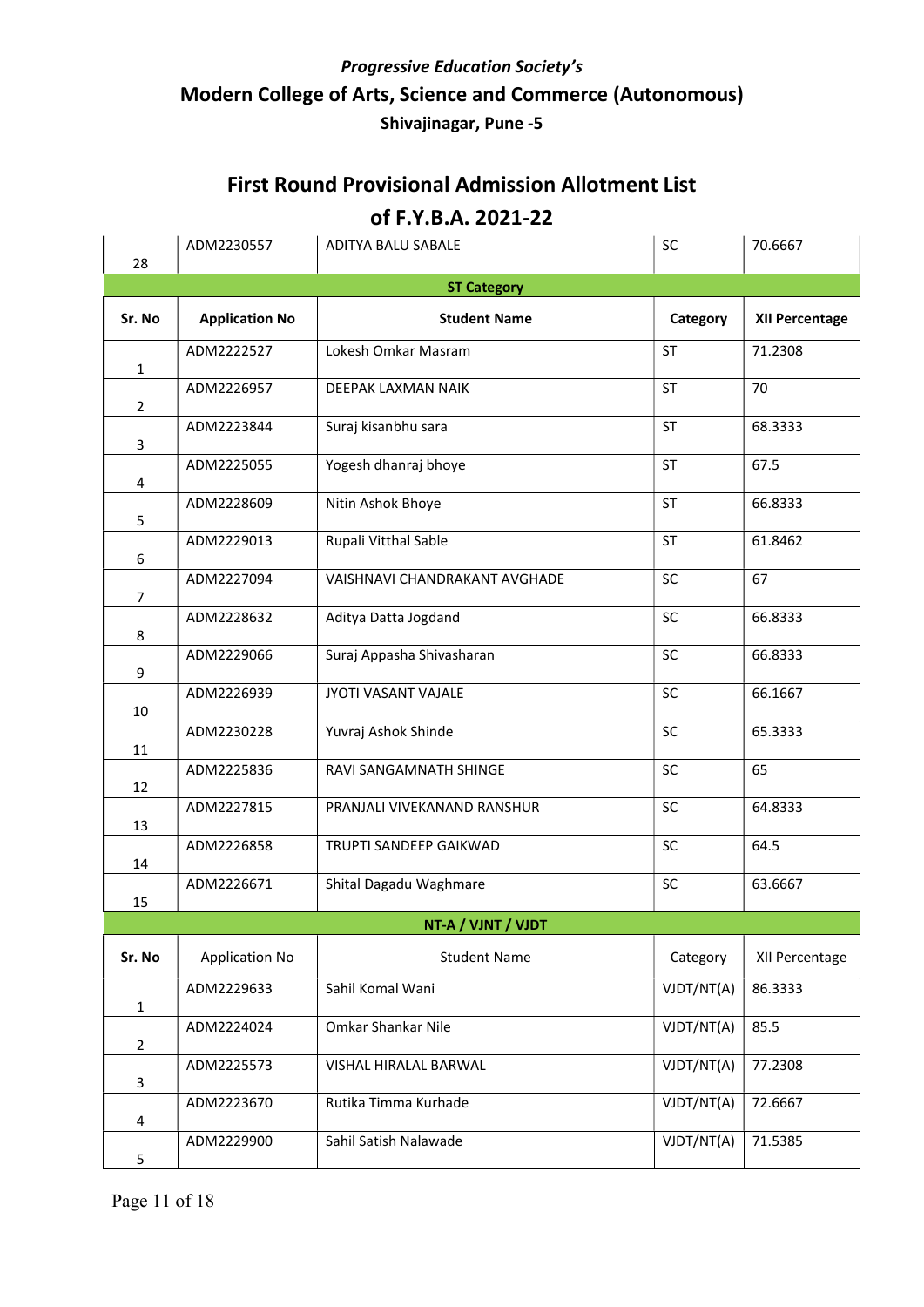#### First Round Provisional Admission Allotment List

| 6                   | ADM2226238            | <b>VINAY PRAKASH MANE</b>   | VJDT/NT(A) | 70.5                  |  |  |  |
|---------------------|-----------------------|-----------------------------|------------|-----------------------|--|--|--|
| $\overline{7}$      | ADM2222339            | NIKITA PRAKASH MANJULKAR    | VJDT/NT(A) | 69.8333               |  |  |  |
|                     | <b>NT B Category</b>  |                             |            |                       |  |  |  |
| Sr. No              | <b>Application No</b> | <b>Student Name</b>         | Category   | <b>XII Percentage</b> |  |  |  |
| $\mathbf{1}$        | ADM2228783            | Sahil Santosh Mote          | NT(B)      | 84                    |  |  |  |
| $\overline{2}$      | ADM2224512            | <b>GAURAV GAJANAN MALAK</b> | NT(B)      | 81.3333               |  |  |  |
| 3                   | ADM2225622            | VISHAL BHAUSAHEB KHAIRE     | NT(B)      | 80                    |  |  |  |
| 4                   | ADM2224536            | Vidya Vasant Giri           | NT(B)      | 77.8333               |  |  |  |
| 5                   | ADM2225846            | MANOJ SHIVAJI JADHAV        | NT(B)      | 69.3333               |  |  |  |
|                     |                       | <b>NT C Category</b>        |            |                       |  |  |  |
| Sr. No              | <b>Application No</b> | <b>Student Name</b>         | Category   | XII Percentage        |  |  |  |
| $\mathbf{1}$        | ADM2224581            | Apurva Chandrabhan Dhawale  | NT(C)      | 83.6667               |  |  |  |
| $\overline{2}$      | ADM2223559            | Rutuja Mahadev Chendake     | NT(C)      | 82.3333               |  |  |  |
| 3                   | ADM2225649            | Suraj Ajinath Yede          | NT(C)      | 79                    |  |  |  |
| 4                   | ADM2224704            | Anita Babu Gore             | NT(C)      | 69                    |  |  |  |
| 5                   | ADM2222531            | YOGESH NAMDEV MEGHAWAT      | NT(C)      | 60.1667               |  |  |  |
| 6                   | ADM2223388            | SAKSHI RAJENDRA PATIL       | NT(C)      | 86.6667               |  |  |  |
| $\overline{7}$      | ADM2228095            | Akshata Abaso Dhekale       | NT(C)      | 86                    |  |  |  |
| 8                   | ADM2224082            | MAYUR MADHUKAR SABALE       | NT(C)      | 85.8333               |  |  |  |
|                     |                       | <b>NT-D Category</b>        |            |                       |  |  |  |
| Sr No               | <b>Application No</b> | <b>Student Name</b>         | Category   | <b>XII Percentage</b> |  |  |  |
| 1<br>$\overline{2}$ |                       |                             |            |                       |  |  |  |
| 3                   |                       |                             |            |                       |  |  |  |
| 4                   |                       |                             |            |                       |  |  |  |
|                     |                       | <b>SBC Category</b>         |            |                       |  |  |  |
| Sr. No              | <b>Application No</b> | <b>Student Name</b>         | Category   | XII Percentage        |  |  |  |
| $\mathbf{1}$        | ADM2228457            | harshadaavinashtaru         | SBC        | 67.6667               |  |  |  |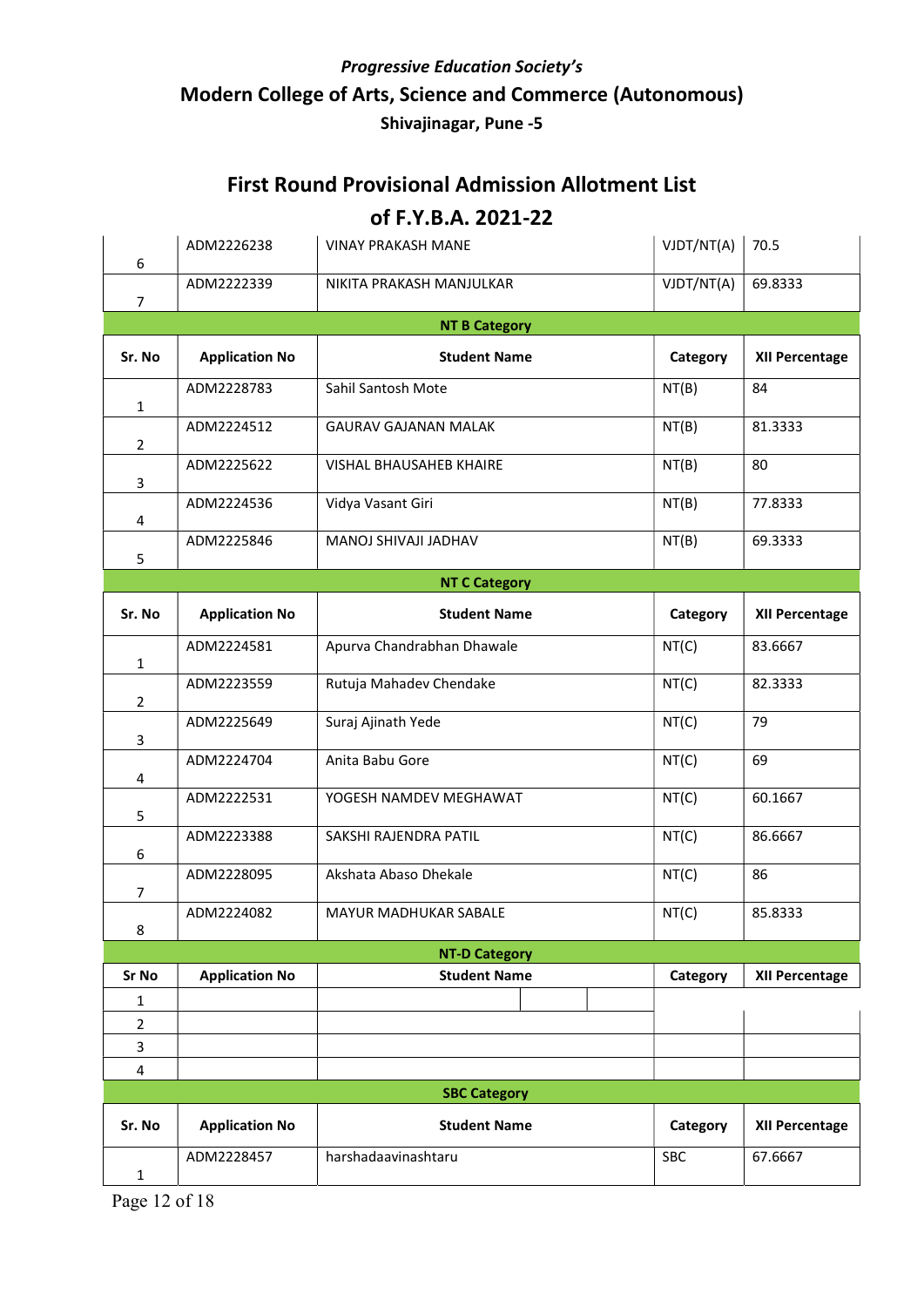| $\overline{2}$ |                       |                              |            |                       |  |  |
|----------------|-----------------------|------------------------------|------------|-----------------------|--|--|
| 3              |                       |                              |            |                       |  |  |
| $\overline{4}$ |                       |                              |            |                       |  |  |
|                | <b>OBC Category</b>   |                              |            |                       |  |  |
| Sr. No         | <b>Application No</b> | <b>Student Name</b>          | Category   | <b>XII Percentage</b> |  |  |
| $\mathbf{1}$   | ADM2223242            | Mayuresh Vilas Ambolkar      | OBC        | 84                    |  |  |
| $\overline{2}$ | ADM2222115            | Shivraj Sharadrao Ukande     | OBC        | 84                    |  |  |
| 3              | ADM2227313            | Shraddha RavindraK irve      | OBC        | 83.6667               |  |  |
| 4              | ADM2230706            | <b>AZIM GULAB ATTAR</b>      | OBC        | 83                    |  |  |
| 5              | ADM2230222            | <b>VINITA SHANKAR SUTAR</b>  | OBC        | 82.8333               |  |  |
| 6              | ADM2222251            | ADITYA DINKAR AWARI          | OBC        | 82.8333               |  |  |
| $\overline{7}$ | ADM2227180            | ANUJA JITENDRA RAJANKAR      | OBC        | 82.6                  |  |  |
| 8              | ADM2226224            | ATHARVA ABASAHEB MULE        | OBC        | 82.1667               |  |  |
| 9              | ADM2228365            | APURVA RAJENDRA AMBEDE       | OBC        | 81.8333               |  |  |
| 10             | ADM2225980            | PRANAV SATISH PATIL          | OBC        | 80.6667               |  |  |
| 11             | ADM2226734            | Prathmesh Mahadev Londhe     | OBC        | 80.5                  |  |  |
| 12             | ADM2226461            | Prabhakar Subhash Shivshette | OBC        | 80                    |  |  |
| 13             | ADM2230008            | <b>VIVEK SANJAY SUTAR</b>    | OBC        | 79.6667               |  |  |
| 14             | ADM2228520            | Sanskruti Dadabhau Borude    | OBC        | 78.1667               |  |  |
| 15             | ADM2227694            | Aniket Santosh Marodkar      | <b>OBC</b> | 77.3333               |  |  |
| 16             | ADM2231063            | Bhagyashree Ganesh Abhang    | OBC        | 76                    |  |  |
| 17             | ADM2224358            | TUSHAR RAM SANGOLE           | OBC        | 75.3333               |  |  |
| 18             | ADM2230037            | Sahida adam maneri           | OBC        | 73.8333               |  |  |
| 19             | ADM2228158            | MANASHRI NARENDRA SHEDAGE    | OBC        | 72                    |  |  |
| 20             | ADM2223754            | Ritesh Sanju Patil           | OBC        | 71.3333               |  |  |
| 21             | ADM2230325            | Parth Dipak Waghmare         | OBC        | 70.6667               |  |  |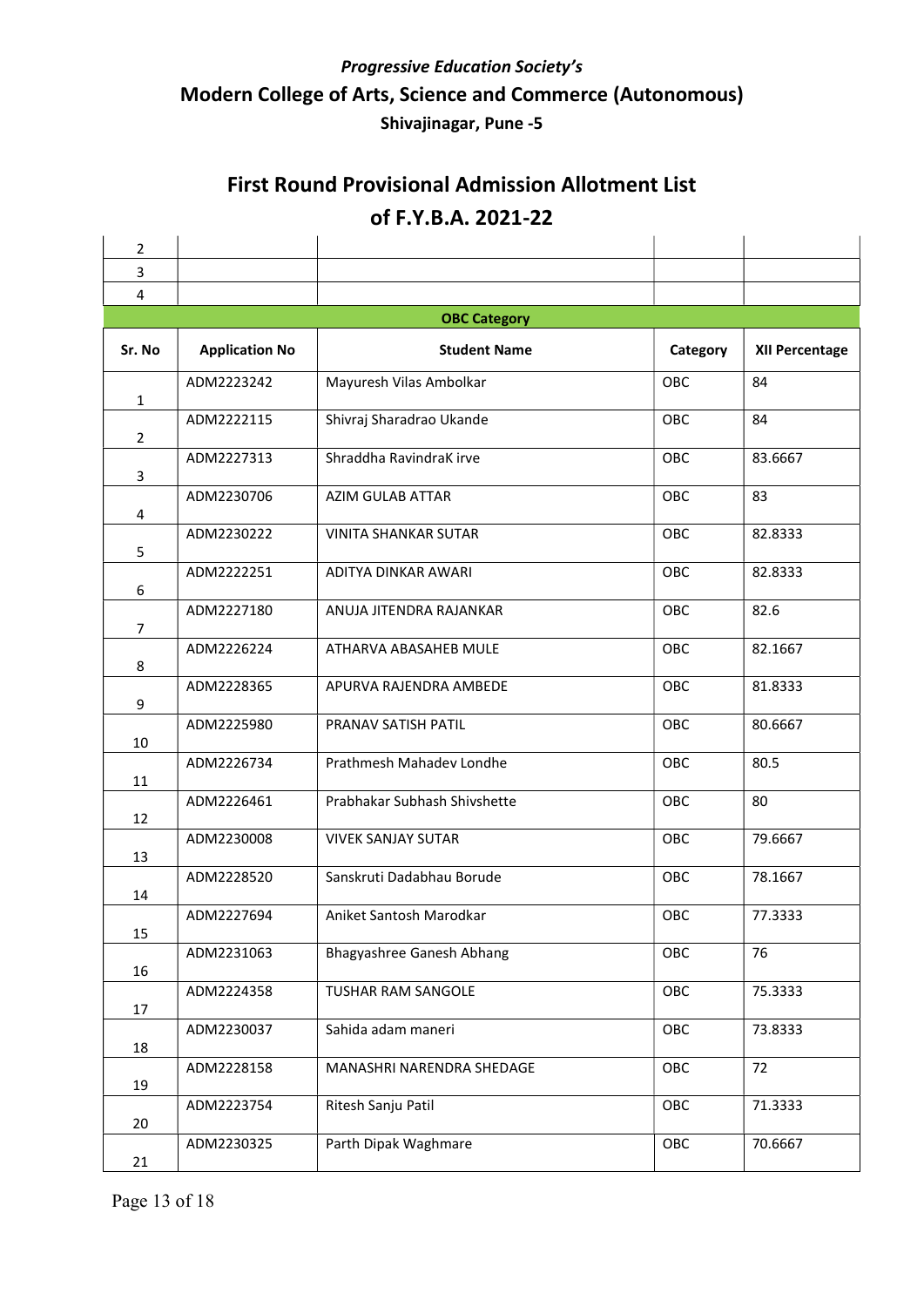| 22             | ADM2229195            | Namdev Vijay Gunjal           | OBC      | 70                    |  |  |
|----------------|-----------------------|-------------------------------|----------|-----------------------|--|--|
| 23             | ADM2222511            | Samruddhi sunil gurav         | OBC      | 68.6154               |  |  |
| 24             | ADM2227572            | Dnyaneshwar subhash Raut      | OBC      | 60.5                  |  |  |
| 25             | ADM2227753            | Dnyaneshwar Vitthal Sontakke  | OBC      | 57.1667               |  |  |
| 26             | ADM2224527            | PANDURANG HARI SAGAR          | OBC      | 56.7692               |  |  |
| 27             | ADM2229342            | RUTUJA DATTATRAY DARSHALE     | OBC      | 56.3077               |  |  |
| 28             | ADM2224008            | Sandeep Gyaniram Kore         | OBC      | 56.1818               |  |  |
| 29             | ADM2223296            | Shrawani Jay Misal            | OBC      | 54.1667               |  |  |
| 30             | ADM2222361            | Ashushree Anil Molawade       | Open     | 81.8462               |  |  |
| 31             | ADM2226654            | Prerana Dhananjay Kshirsagar  | Open     | 81.8333               |  |  |
| 32             | ADM2224513            | MANGLESH PANDHARINATH SALUNKE | Open     | 81                    |  |  |
| 33             | ADM2226156            | KOMAL ASHOK GAVAS             | Open     | 80.6667               |  |  |
| 34             | ADM2221449            | Rushikesh nanasaheb jadhav    | Open     | 80.5                  |  |  |
| 35             | ADM2223846            | Madhav Balaji Bharkade        | Open     | 80                    |  |  |
| 36             | ADM2222285            | NUPUR ATUL ASHTAPUTRE         | Open     | 78.6667               |  |  |
| 37             | ADM2225143            | BHAGYASHRI GURAPPA RUGI       | Open     | 78.1667               |  |  |
| 38             | ADM2228556            | Saniya Najmuddin Sayyad       | Open     | 78                    |  |  |
| 39             | ADM2230444            | SADEK YUNUS SHAIKH            | Open     | 76.8333               |  |  |
| 40             | ADM2225782            | <b>GAURI GIRISH SHENDE</b>    | Open     | 76.6667               |  |  |
| 41             | ADM2230983            | <b>Gaurav Nitin Shedge</b>    | Open     | 75.8333               |  |  |
|                | <b>EWS Category</b>   |                               |          |                       |  |  |
| Sr. No         | <b>Application No</b> | <b>Student Name</b>           | Category | <b>XII Percentage</b> |  |  |
| $\mathbf{1}$   | ADM2221975            | AasimAnsar Shaikh             | EWS      | 75                    |  |  |
| $\overline{2}$ | ADM2224702            | GANESH NAMDEV GAIKWAD         | EWS      | 95.1667               |  |  |
| 3              | ADM2229569            | ARJUN RAGHUNATH SHELKE        | EWS      | 91.1667               |  |  |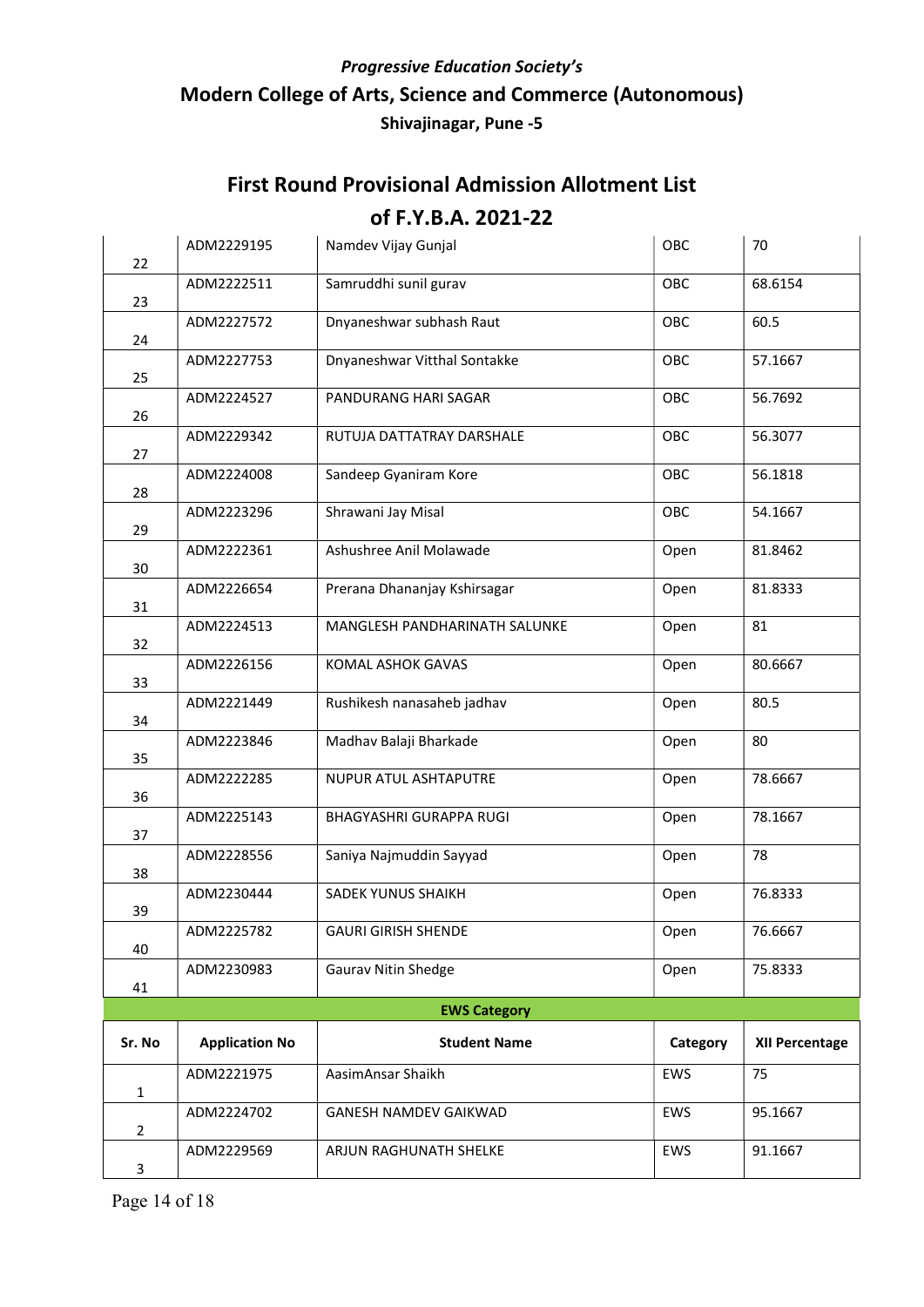| 4              | ADM2229887            | Imran Khayyum Shaikh       | EWS        | 88                    |
|----------------|-----------------------|----------------------------|------------|-----------------------|
|                | ADM2227665            | NITIN MAHADEV BARBADE      | EWS        | 87.8462               |
| 5              | ADM2225757            | SHRIKANT SHIVAJIRAO NAWALE | <b>EWS</b> | 87.3333               |
| 6              |                       |                            |            |                       |
| 7              | ADM2226764            | SUMER MUJAMEEL SHAIKH      | EWS        | 85.0769               |
| 8              | ADM2225874            | Vishwajeet Ashok Patil     | EWS        | 84.4615               |
| 9              | ADM2222659            | AISHWARY UMESH JADHAV      | <b>EWS</b> | 84.3333               |
| 10             | ADM2229057            | Varsha Rajabhau Kale       | EWS        | 84.1667               |
| 11             | ADM2230391            | Datta Balaji Gaikwad       | EWS        | 83.6667               |
| 12             | ADM2227582            | Priti Raju Mandade         | EWS        | 81.6667               |
| 13             | ADM2229448            | Vaishnavi Pramod Chavan    | EWS        | 76.5                  |
| 14             | ADM2228006            | VAISHNAVI KISAN DESHMUKH   | <b>EWS</b> | 62.4615               |
| 15             |                       |                            |            |                       |
| 16             |                       |                            |            |                       |
| 17             |                       |                            |            |                       |
| 18             |                       |                            |            |                       |
| 19             |                       |                            |            |                       |
| 20             |                       |                            |            |                       |
| 21             |                       |                            |            |                       |
| 22             |                       |                            |            |                       |
|                |                       | <b>OPEN Category</b>       |            |                       |
| Sr. No         | <b>Application No</b> | <b>Student Name</b>        | Category   | <b>XII Percentage</b> |
| $\mathbf{1}$   | ADM2228724            | RAJESH MAHESH TAWADE       | Open       | 75.3333               |
| $\overline{2}$ | ADM2225217            | Sangram Santosh Jadhav     | SEBC       | 74.6667               |
| 3              | ADM2223888            | KUNAL HARIBHAU LIMBHORE    | Open       | 74.5                  |
| 4              | ADM2226872            | ROHAN ANIL GHALME          | Open       | 73.3333               |
| 5              | ADM2224623            | Onkar Dilip Dixit          | Open       | 73.2308               |
| 6              | ADM2226149            | Vilas Sanjay Bhandare      | Open       | 72.6667               |
| $\overline{7}$ | ADM2230055            | Savita Rajaram Choadhari   | Open       | 72.1667               |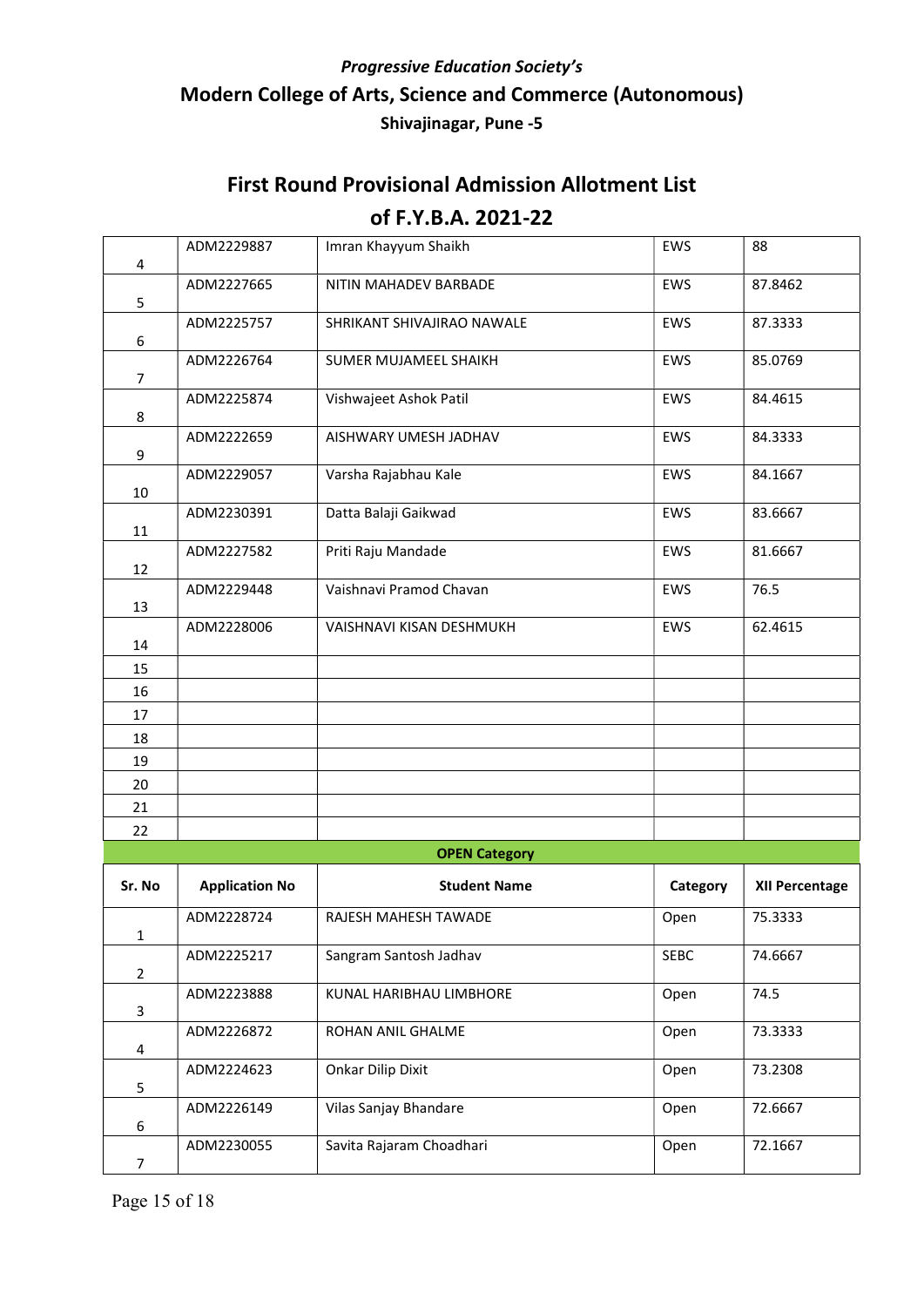| 8  | ADM2221285 | Amar hausrao deshmukh      | Open  | 71      |
|----|------------|----------------------------|-------|---------|
| 9  | ADM2227910 | SAHIL AVINASH PAWAR        | Open  | 70.8333 |
| 10 | ADM2230459 | SHOBHA MUKUNDRAO SAWANT    | Open  | 70.3333 |
| 11 | ADM2227160 | JYOTI MAHADEV PARIT        | Open  | 69.6667 |
| 12 | ADM2223309 | Shruti Hemant Avatepujari  | Open  | 69.6667 |
| 13 | ADM2228751 | SHAMBHULING GURULING KORKE | Open  | 69.5    |
| 14 | ADM2227854 | SHANTANU DASHRATH TAWRE    | Open  | 69.3333 |
| 15 | ADM2224612 | ASMITA SHARAD JADHAV       | SEBC  | 69.0769 |
| 16 | ADM2223120 | Aastha Milind Ghatwai      | Open  | 69      |
| 17 | ADM2230345 | Godavari Namdev Kadam      | Open  | 67.8333 |
| 18 | ADM2228566 | Sujit Dattatreya Kodlinge  | Open  | 67.5    |
| 19 | ADM2223486 | Shubham Mayur Dhole        | Open  | 67.3333 |
| 20 | ADM2223201 | Baliram Bandu Asabe        | Open  | 67.2308 |
| 21 | ADM2224733 | PRATIK GANESH LONDHE       | Open  | 66.6667 |
| 22 | ADM2226460 | Karan Maruti Pawar         | Open  | 65.6667 |
| 23 | ADM2226153 | Gayatri Rangnath Ghule     | Open  | 64.6667 |
| 24 | ADM2227719 | ROHAN PURANJIT CHAUDHARI   | Open  | 63.8333 |
| 25 | ADM2228930 | Sakshi Umesh Pathak        | Open  | 63.8333 |
| 26 | ADM2221332 | Mrudula Anand Mulay        | Open  | 63.1667 |
| 27 | ADM2228606 | Prathmesh Santosh Jadhav   | Open  | 62.8333 |
| 28 | ADM2228166 | Dnyaneshwari Amar Jagtap   | Open  | 62.1667 |
| 29 | ADM2230862 | SAHISTA SAMAD SHAIKH       | Other | 61.8462 |
| 30 | ADM2227855 | SAHIL PRAKASH DESHMUKH     | Open  | 60.5    |
| 31 | ADM2229843 | Vaishnavi Suresh Chavan    | Open  | 58.8333 |
| 32 | ADM2225563 | PAKIJA BABUBHAI SHAIKH     | Open  | 58.1667 |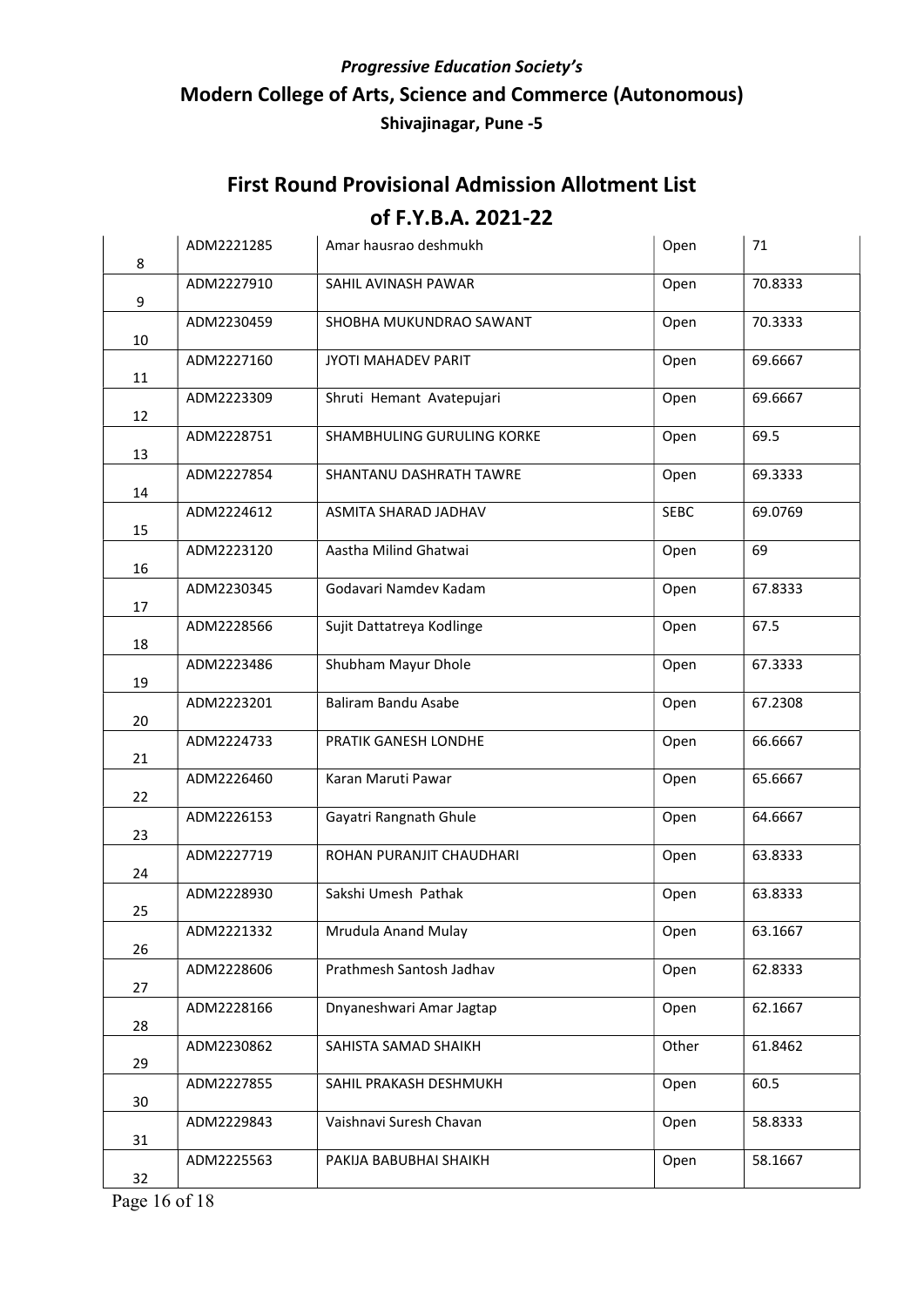# First Round Provisional Admission Allotment List of F.Y.B.A. 2021-22

| 33 | ADM2226245 | Sanket suresh bagal      | Open  | 57.3333 |
|----|------------|--------------------------|-------|---------|
| 34 | ADM2227115 | Vijay Shashappa Dhobi    | Open  | 56.1538 |
| 35 | ADM2228562 | Sanket Govind Lokhande   | Open  | 54.3077 |
| 36 | ADM2230873 | Sayali pradeep Jagtap    | Open  | 54      |
| 37 | ADM2229513 | Mahesh Bharat Devare     | Open  | 52.7692 |
| 38 | ADM2221845 | Raj Navnath Anpat        | Open  | 52      |
| 39 | ADM2227557 | Pratik Sanjay mahalaskar | Open  | 51.8333 |
| 40 | ADM2227717 | <b>AKSHAY D GAIKWAD</b>  | Other | 48.8333 |
| 41 | ADM2224755 | Sachin Baban Pawar       | Open  | 47.8333 |
| 42 | ADM2228707 | SHANKAR KUMAR THAKUR     | Open  | 45      |
| 43 | ADM2227553 | Krishna Popat Katap      | Open  | 44      |
| 44 |            |                          |       |         |
| 45 |            |                          |       |         |
| 46 |            |                          |       |         |
| 47 |            |                          |       |         |
| 48 |            |                          |       |         |
| 49 |            |                          |       |         |
| 50 |            |                          |       |         |
| 51 |            |                          |       |         |
| 52 |            |                          |       |         |
| 53 |            |                          |       |         |
| 54 |            |                          |       |         |
| 55 |            |                          |       |         |
| 56 |            |                          |       |         |
| 57 |            |                          |       |         |
| 58 |            |                          |       |         |
| 59 |            |                          |       |         |
| 60 |            |                          |       |         |
| 61 |            |                          |       |         |
| 62 |            |                          |       |         |
| 63 |            |                          |       |         |
| 64 |            |                          |       |         |
| 65 |            |                          |       |         |
| 66 |            |                          |       |         |

Page 17 of 18